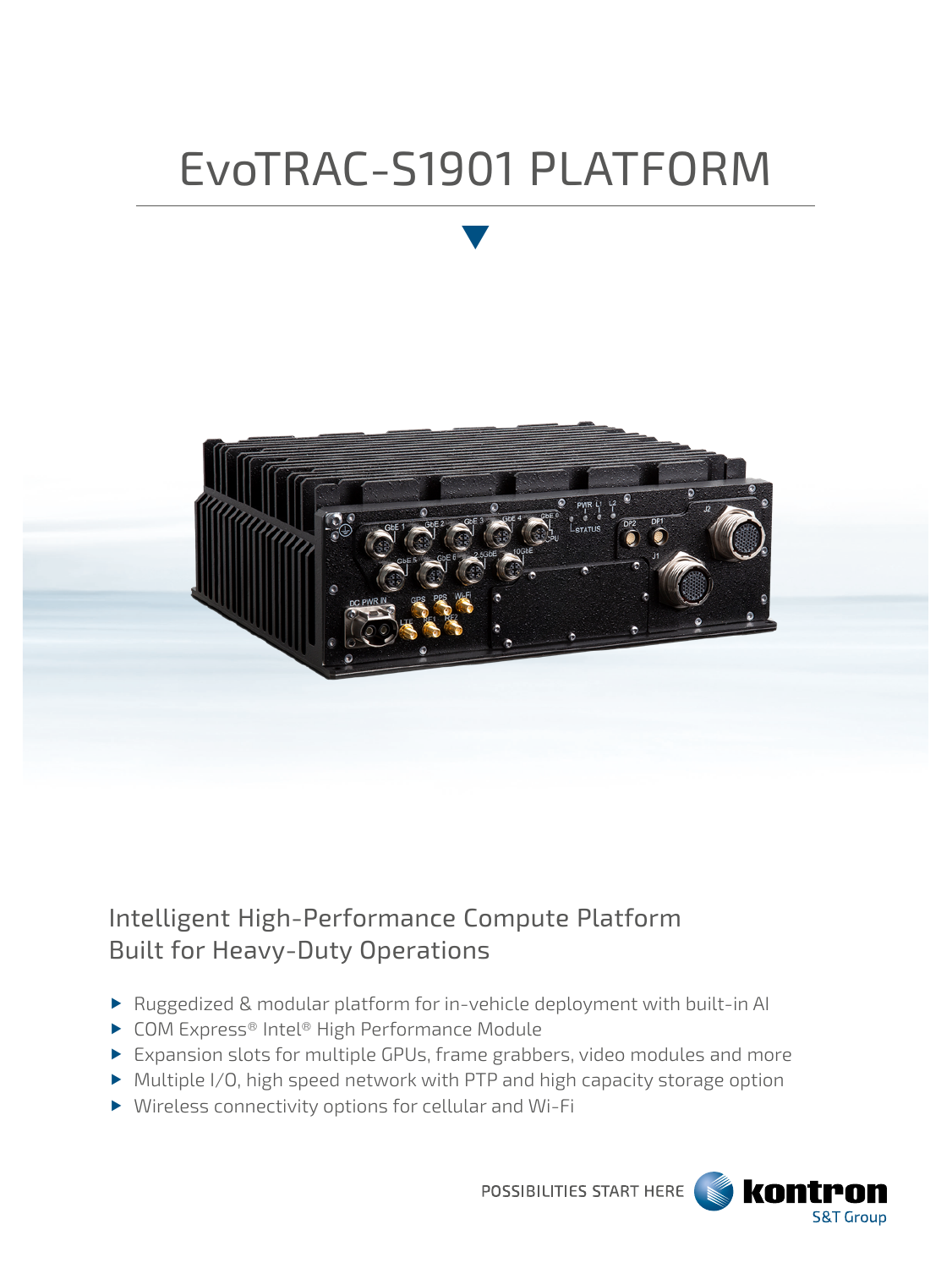#### **TECHNICAL INFORMATION**

| <b>CPU</b>                      | COMe-bBD7R E2 Intel® Xeon® D-1539, 8 Cores, 1.6 GHz                                                                                            |
|---------------------------------|------------------------------------------------------------------------------------------------------------------------------------------------|
| <b>OPTIONAL CPU</b>             | COMe-bBD7R E2 Intel® Xeon® D-1559, 12 Cores, 1.5 GHz                                                                                           |
| <b>POWER SUPPLY</b>             | 9-48 VDC 250 W Ground Isolated PSU<br>(Option) 20-48 VDC 500 W Ground Isolated PSU                                                             |
| <b>MEMORY</b>                   | Up to 64 GByte of DDR4 (2x DDR4 DIMM with ECC)                                                                                                 |
| <b>COOLING METHOD</b>           | Passive convection (fanless)<br>Forced air cooled or liquid cooled (Optional)                                                                  |
| TEMPERATURE*                    | Operating Temperature: -40 °C to +71 °C**                                                                                                      |
| <b>INGRESS PROTECTION</b>       | <b>IP67</b>                                                                                                                                    |
| DIMENSIONS (W x D x H)          | 330 mm x 273 mm x 114 mm (13.0" x 10.75" x 4.5")                                                                                               |
| <b>ETHERNET PORTS</b>           | 7x 10/100/1000 Mbit/s<br>1x 1000/2500 Mbit/s<br>$1x 10$ GbE<br>PTP/1588 with 1PPS, GNSS timing<br>Optional IEEE 802.3-2012 Power-over-Ethernet |
| <b>STORAGE/ EXPANSION PORTS</b> | 2x 2.5" SSD<br>2x m.2-M key, 2230/2280/22110<br>1x M.2-B key, 3042/3052<br>2x mPCle Full Length<br>2x MXM (Type A or B)                        |
| <b>GPU &amp; VIDEO</b>          | up to 2x NVIDIA T1000/RTX3000 (Optional)<br>2x DisplayPort (Optional IP67 High Speed Connector)                                                |
| <b>USB</b>                      | 1x USB 3.0 Type A<br>3x USB 2.0<br>2x USB 3.0 (Optional IP67 High Speed Connector)                                                             |
| <b>SERIAL</b>                   | 4x RS232<br>2x RS485 or RS232<br>2x RS485/422                                                                                                  |
| <b>AUDIO</b>                    | 2x balanced Audio In/Out                                                                                                                       |
| <b>GPIO</b>                     | 8x Digital/Analog configurable inputs<br>7x 100mA powered outputs<br>7x configurable low voltage inputs/outputs (0-5 V)                        |
| <b>OPERATING SYSTEM</b>         | Linux Ubuntu 20.04 LTS, 64-Bit (installed)                                                                                                     |
| <b>SPECIAL FEATURES</b>         | GNSS and PPS input/output<br>9 Axis IMU<br>4x CANBus channels (Optional)<br>Aurix TC387 MCU Safety Processor (POC Optional)                    |
|                                 |                                                                                                                                                |

\* Operating temperature may vary based on the selected CPU, GPU(s), power supply and cooling solution. \*\* Minimal airflow required